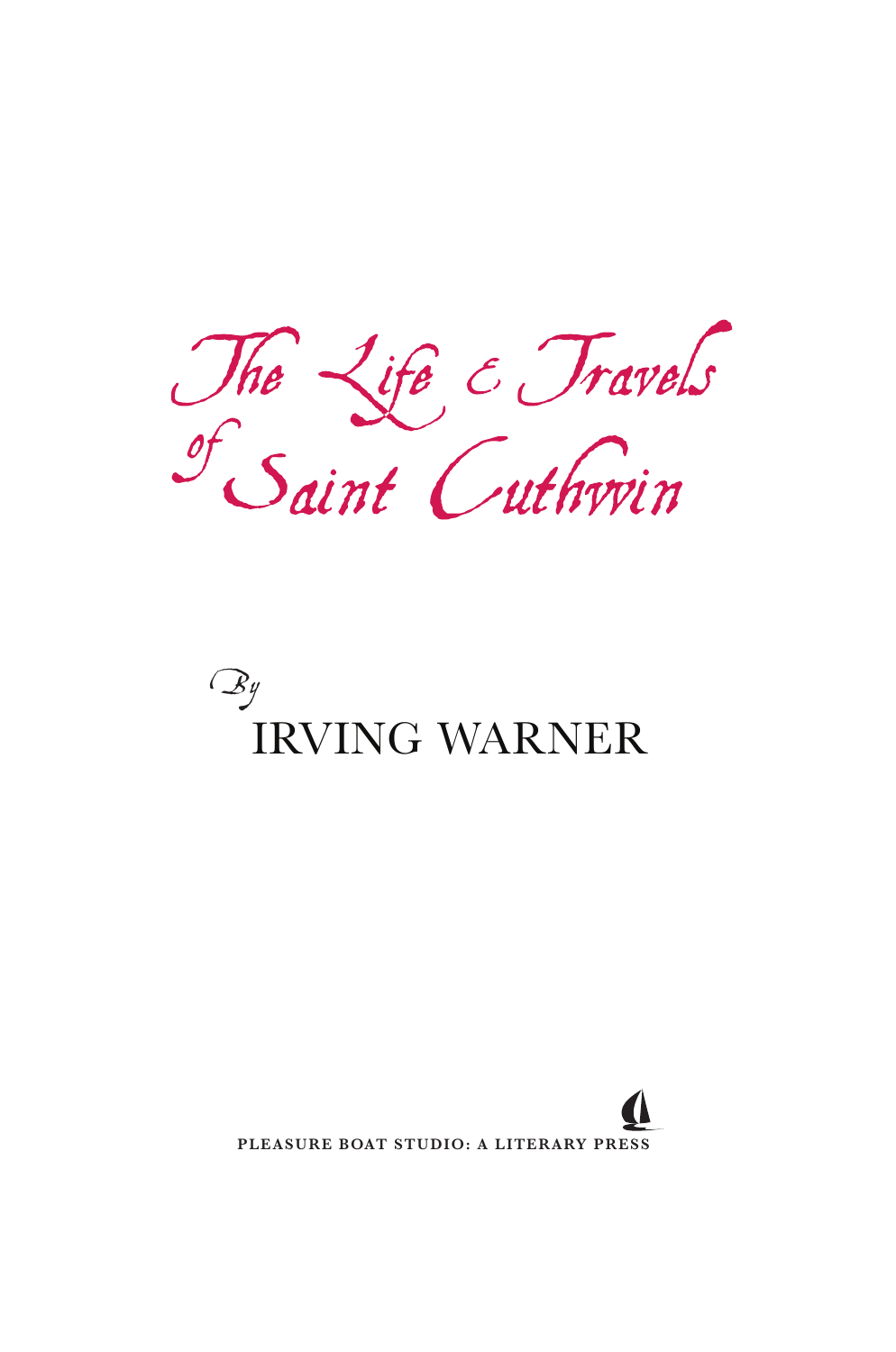Copyright © 2020 by IRVING WARNER All Rights Reserved

ISBN 978-0-912887-97-5 Library of Congress Control Number: 2019934513

Edited by Jack Estes Cover and Book Design by Lauren Grosskopf

*The image to represent Cwenburh's 'clasp' on the cover, and metaphorically as a clasp to open the book, is a medieval Anglo-Saxon*  Gold belt buckle from the ship-burial at Sutton Hoo: © The Trustees of the British Museum

> *Pleasure Boat Studio books are available through your favorite bookstore and through the following:* Baker & Taylor 800-775-1100 Ingram Tel 615-793-5000 Amazon.com and bn.com *& through*

PLEASURE BOAT STUDIO: A NONPROFIT LITERARY PRESS NONPROFIT CORPORATION / EIN 82-3128519 / D-U-N-S Number is 080932413 / UBI 604-179-537 / Business ID#: 001 / Location: 0001 / Seattle, Washington PLEASUREBOATSTUDIO.COM

> Contact *Lauren Grosskopf, Publisher* Lauren@pleasureboatstudio.com

CuthwinandCwenburh.com

Preface

The inclusion of a fictional introduction was done from the very first days of my composition of *The Life & Travels of Saint Cuthwin*. At that time, as I do now, I wanted an Edwardian tone to the text to add the luster of reality to my text, plus make reasonable the full range of our story-teller's language.

Since I was not a specialist in eleventh-century England, but wanted historical accuracy, I had much research to do. I knew I would not deceive the specialist, but wanted to appear that I respected the period, which I do.

The noted exception to historical accuracy is there was never a Cuthwin; he is completely my invention. However, he was real to me at the end, and now. I hope he will be to the reader as well. I do reaffirm that beyond this point, this is a work of historical fiction.

Irving Warner, 2018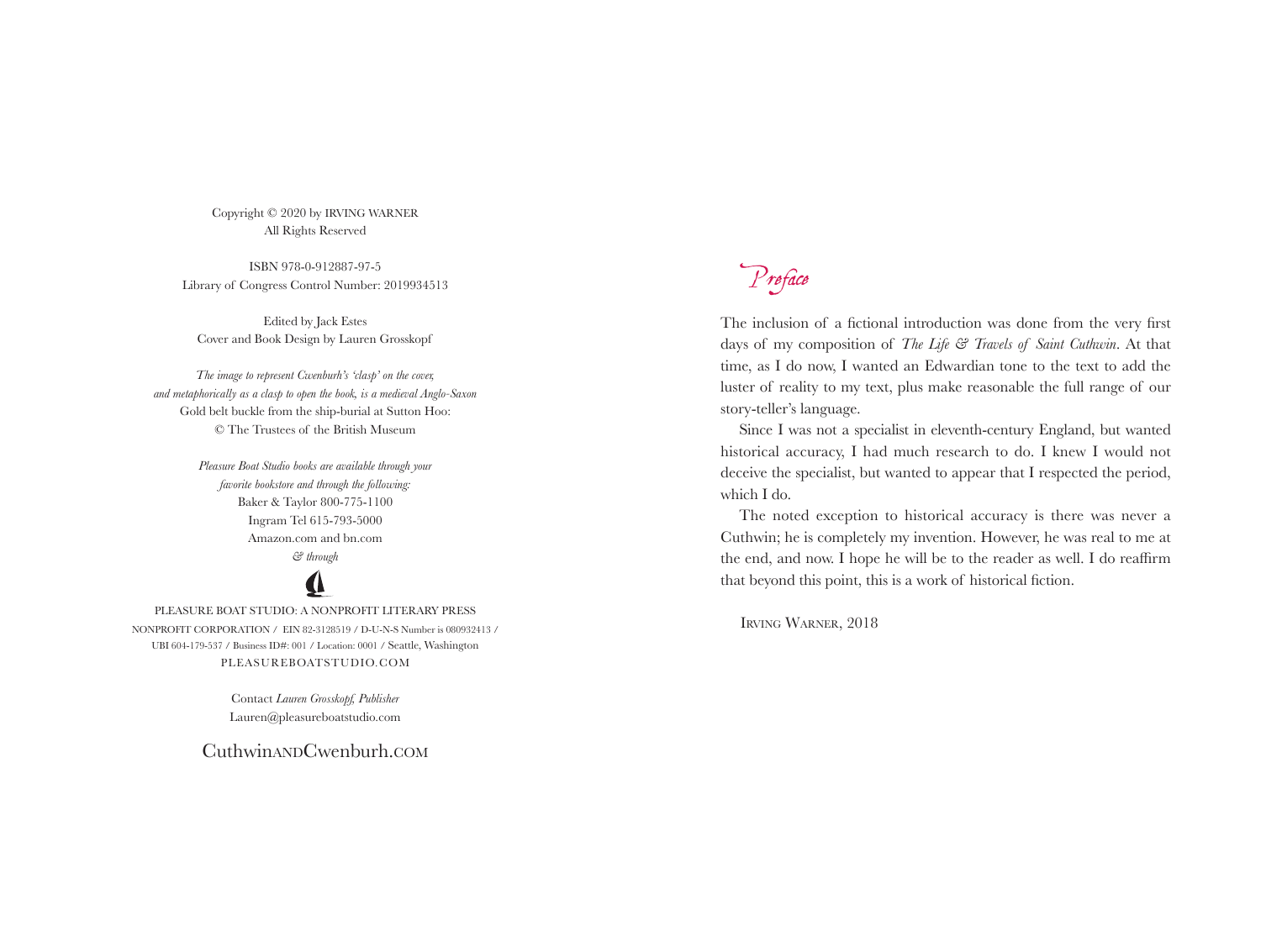*The wicked in his pride persecutes the poor; let them be caught in the plots which they have devised. For the wicked boasts his heart's desire; he blesses the greedy and renounces the Lord.*

**Psalm 10, ii-iii.**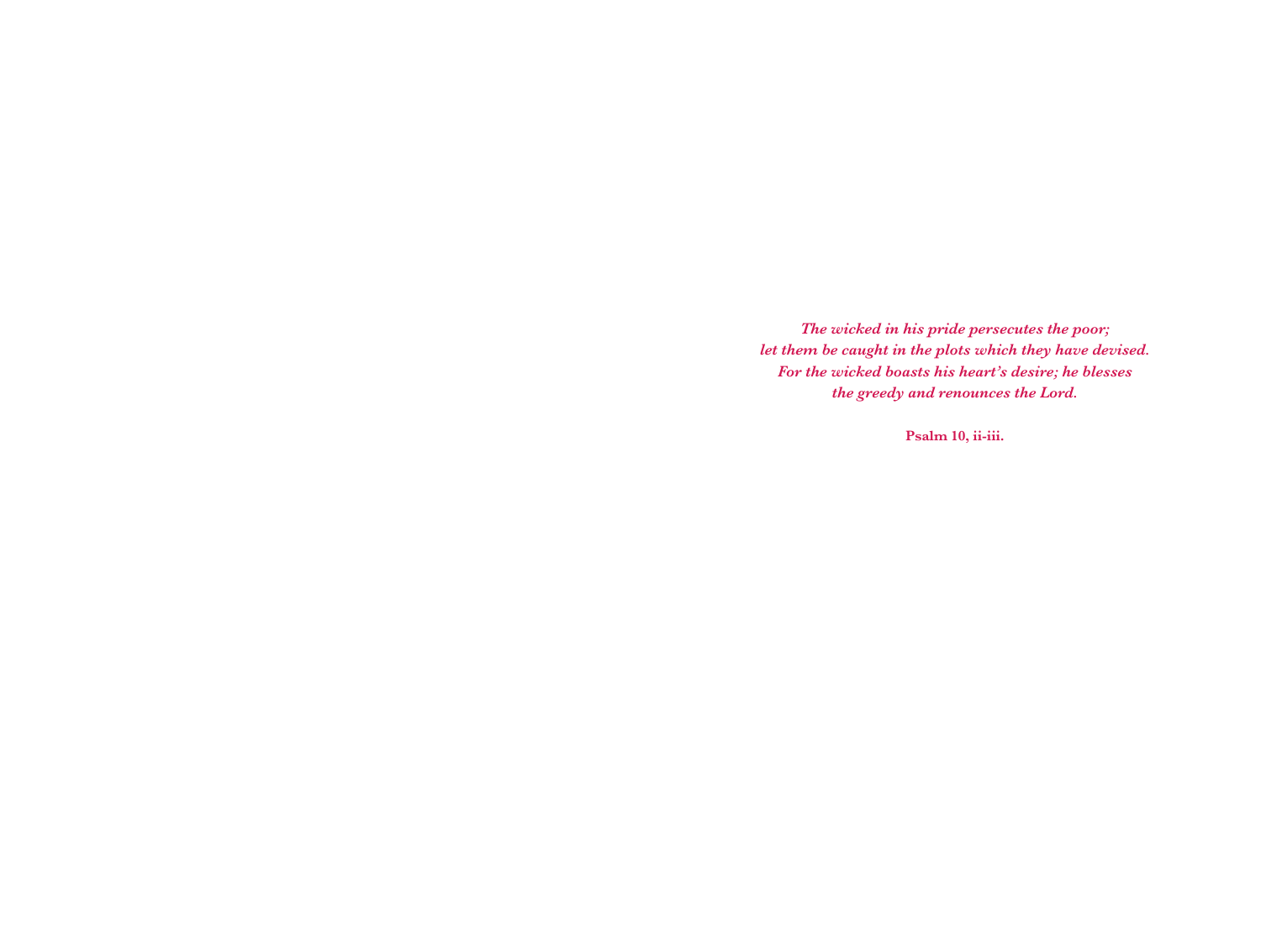

**the text you are about to read was dictated to the monks**

of St. Kea Monastery in modern Cornwall between about 1105 to 1107 by Cuthwin the Fencebuilder, born Cuthwin-of-Alnwick, around 1015 in the village of that name. He was Saxon and became fluent in reading and writing that language. However, he had ruined his hands after years of arduous work constructing stone fences.

This necessitated his dictating his story between the ages of 85 and 90 years. His stated point—knowing he was venerated and possibly would become acclaimed a Saint on death—was to dash any notion that he become acclaimed a Saint on death. Instead he steadfastly set out to communicate that he was an ordinary Saxon who had seen an entire swath of history and had a unique life and travels. He starts at his earliest memory, and ends—we assume—not too long before his death. All the words are his, *save the summaries of individual books* which were posthumous additions by his devoted followers who, contrary to his wishes, acclaimed him Saint anyway.

Enough said about that—the rest you will glean serendipitously from Cuthwin as he allows his story to unfold.

As for my role, I was contacted by the publishers to revise this translation done directly from Old English to Edwardian-era English—to make it more "comfortable" for the modern reader. The translation was originally done by my grandfather, Edward L. Sutherland, between 1906-1909.

My grandfather's translation, as stated, was made directly from Old English. I advised the current publishers that to revise it would be to alter artistry of a manuscript just for the sake of modern tone and diction. The open translation of Old English's earthier words and expressions no longer hinders publication as they did in 1910.

The provenance of the extant manuscript is excellent. It was sold along with other medieval manuscripts in a revision of all Vatican Library inventory ordered by Pope Pius VII in 1822. It is supposed that the purged manuscripts were sold for containing material negative to the Church, possibly even heretical.

"The Life & Travels of Saint Cuthwin" was one of these manuscripts, and the oldest. It is now—and since 1822 has been—in possession of a private collector in England. This family has generously given me free access throughout this process, as they did my grandfather. Why the manuscript would be felt "negative" by the Church, I will leave to the modern reader.

**r.a.r. 2018**

 $\overbrace{\phantom{\mathcal{L}_{\mathcal{L}}\mathcal{L}}\mathcal{N}}^{\mathcal{L}}$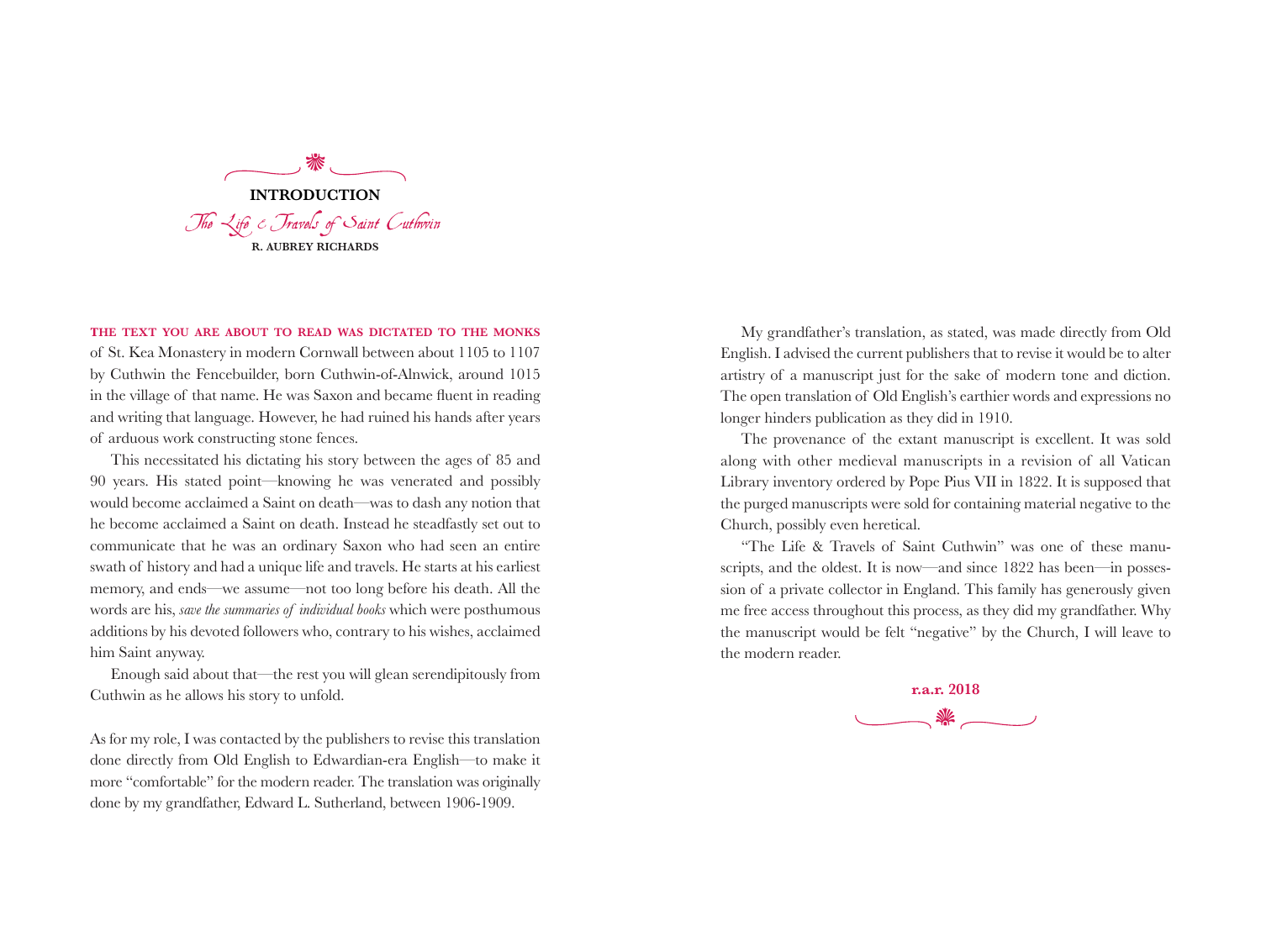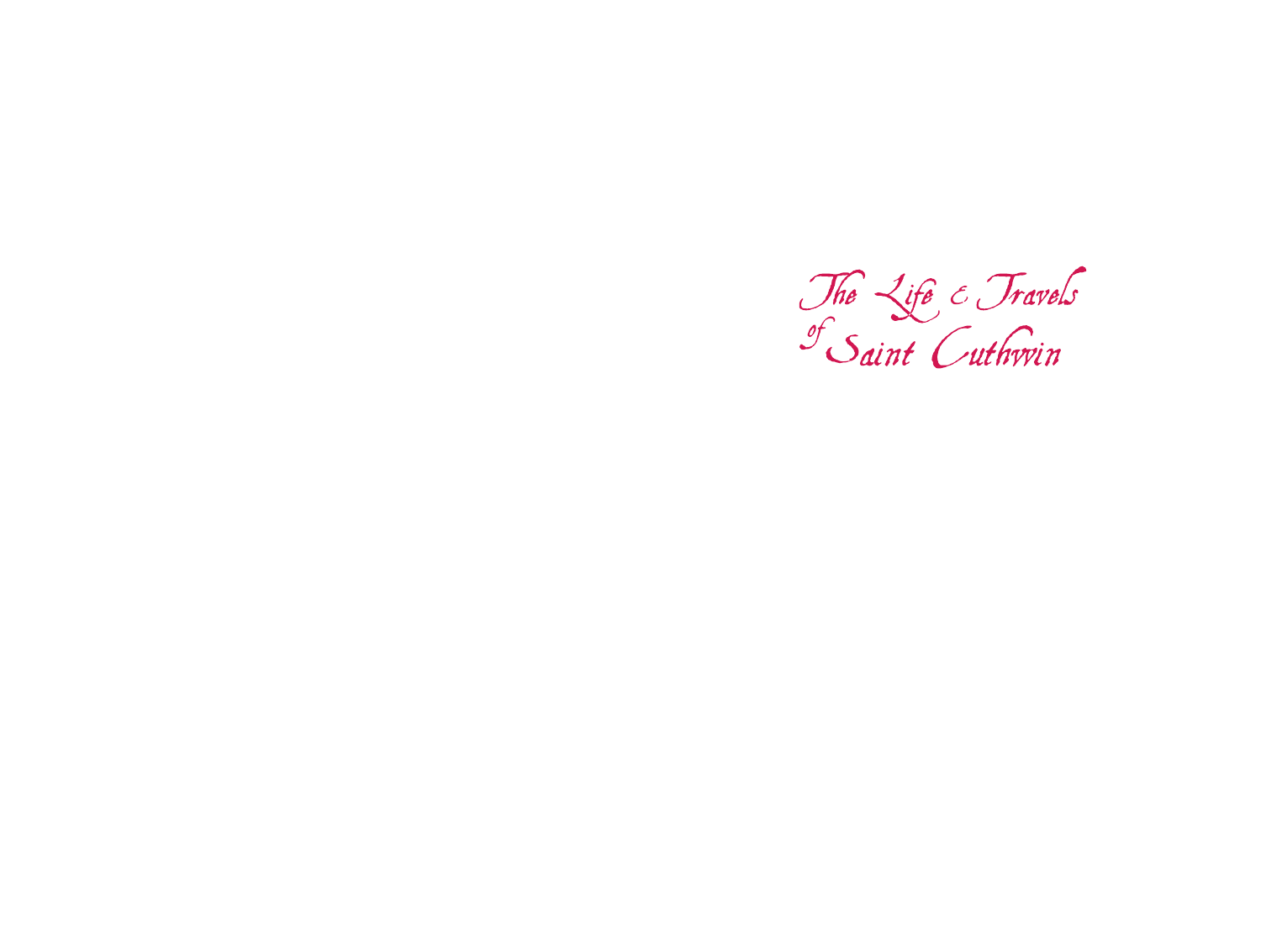#### Introduction to the OVERALL PROCEEDINGS

 boisterous coast of Kernowec these past thirty-odd years. I am nothing more than most hard-working freedmen, and certainly not a holy man, never having taken tonsure. I am an honest keeper of our Savior's words, i narrate my life and travels in this year 1097 to good iswhlof-Ilchester with modest aims. At onset I remind all that I am Cuthwin the Fencebuilder, who has striven to build and mend fences along the like most Saxon folk.

And I am indeed Saxon both in kind and tongue which these last nearly forty years diminishes at court, in market, and croft. Fence-building has ruined my hands for writing or much else; hence Iswhl takes my words spoken, and commits them to writing, but admonishes me to read them over carefully, and I do.

Countrymen throughout the hills and shores come to my hermitage and, due to my travels and age, have sought advice on many topics. Since I have knowledge of letters and words, I do my best to share that God-given fortune. Hence, over the years good people have mistakenly attributed age, experience, perhaps wisdom—for holiness. Too often of late I have heard my name uttered in the context of religious gift.

 life as a poor man who lived honestly, and will be taken by God in the So I write this to impart to all, for I will soon be gone: That I began same humble circumstances. This is what I desire to pass on to those reading of my life and travels.

#### Book 1

St. Cuthwin commences the telling of his early life, including his place of birth, and the circumstances of how he came to Peterborough Abby; his youthful education and subsequent departure from Peterborough to commence his early wanderings.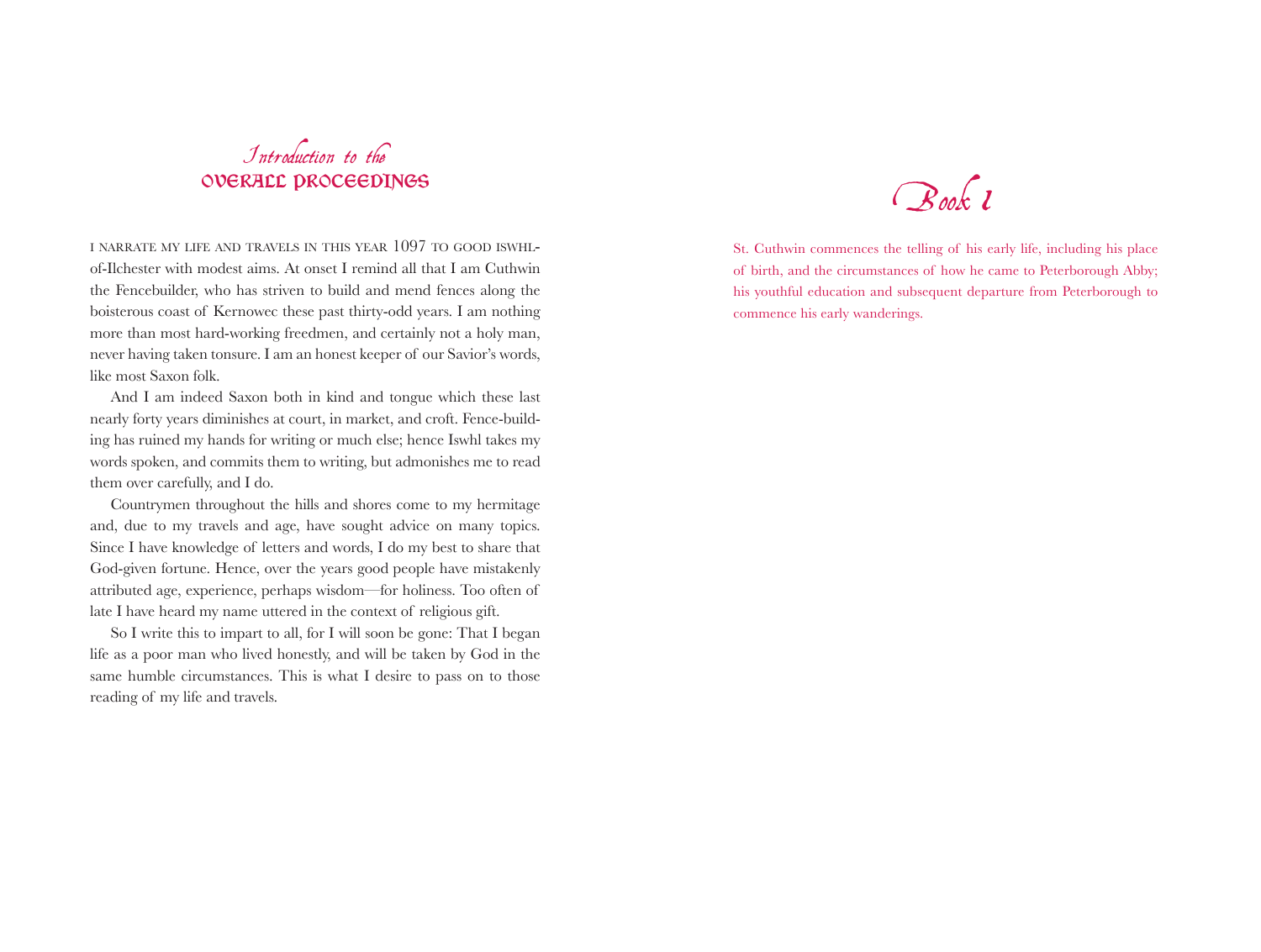In the name of the Father, the Son, and the Holy Ghost, J, Cuthwin-of-Alnwick, a simple child subject no more nor less to the baser nature of all men, begin the story of my long travels. I do so on this year of the tragic death of King William Rufus of England and the accession of his brother Henry.<sup>1</sup> I was born a freedman on the Nativity of Saint Mary<sup>2</sup>, and thanks to a generous Creator have thus far seen eighty-nine winters. Possessing clear memory and present mind, after long urging from my more learned and reverend brethren, I proceed with the story of my humble but wide-ranging life.

1

At the beginning of King Cnut's long reign,<sup>3</sup> God keep his soul, I was born to a house scull belonging to the Manor of Pilson-of-Withernsea, then an under-tenant to a thane of a Great Lord. There is nothing known of my father, save he was one of many pitiless Danes who ravaged Withernsea. The woman violated was Sarah, keen for the joys of fellowship and good ale, and much less for the hard work of kitchen and hearth. For these trespasses, I was told later, she was oft punished. Because of her ill-balanced humors, I had many brothers and sisters, for I was the eleventh of fourteen. Most of my siblings were rescued in early infancy from this troubled world by merciful God.

It was aired even in my person that my father, the Dane, violated territory oft yielded voluntarily or secured trespass in less-than-bad spirited circumstances. It was some weeks after being delivered of her fourteenth child that my mother departed this earth. I was told she died shriven, for her ways oft had been contrary to one of steady faith. I have only vague memory of this poor woman, my mother, but to this day pray for her soul as any true son would.

<sup>&</sup>lt;sup>1</sup> King of England, 1100-1135.

<sup>2</sup> September 9th.

<sup>3</sup> King of England, 1016-1035.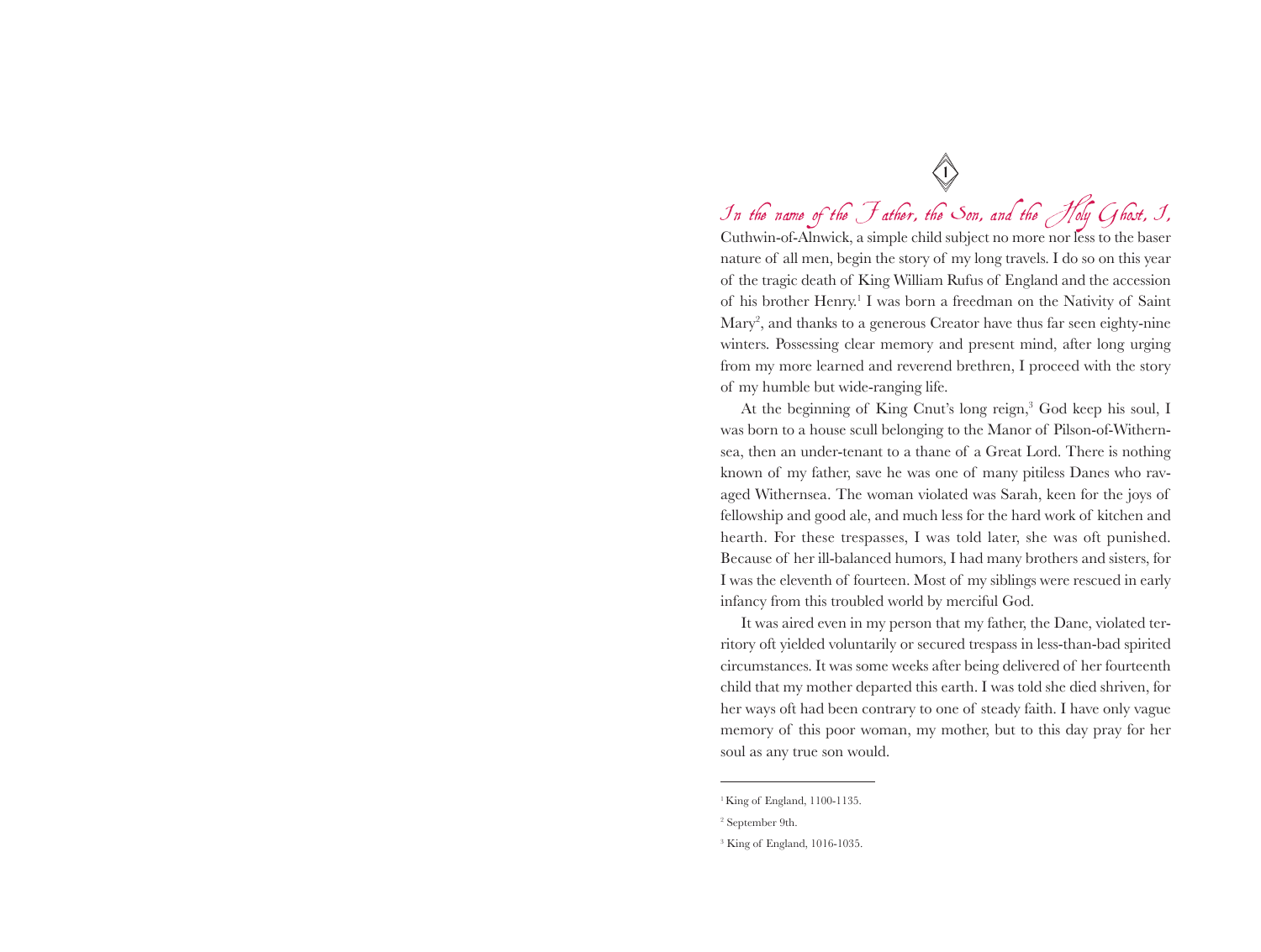I was raised at commonality in the Manor of Pilson-of-Withernsea until not yet a stripling. I do remember the Lord of the Manor as a largish Saxon with great strands of red hair. He often drank to excess, falling off his horse onto whatever earthly circumstances lay beneath.

Working at livery, I would greet the animal as it arrived without its besotted rider. Joined by the Master of Horse's boy and others, we would search in all directions until we found our Lord. The lad finding him was rewarded with a ha'pence, after which we struggled at litter returning Pilson-of-Withernsea to the Manor proper. This Manor was meager, unlike Norman manors current, though boards always were sufficient of necessity for keeping body and spirit served.

At about the time a lad begins finding his staff, I and several serfs were transacted to Gilbert-of-Wharram Percy by our previous master to satisfy debt.

Wharram Percy was several leagues<sup>4</sup> from my birthplace and upon soks much different. The Manor House of Gilbert was larger, and I was put in service to one of his trusted housecarls named Alwystle, He was a harsh master for any lad, of loutish nature, quick with cruel hand and foot, a man of colic temper. Thankfully he was slow of wit and easily hooded even by young boys.

Furthermore, he was plagued with badly portioned humors, and given to base excesses common to those not thoroughly of Christian virtue, which he was not. Alwystle was not of Saxon blood or natural tongue, and what little Christian goodness he practiced or espoused was different than most. He mocked the local clerics, refusing them entry upon his lands, and claimed it was because they celebrated Roman Easter rather than of the True Faith. Lastly, he claimed it was because of these Roman blasphemies that beasts and gorgons plagued the country.

Alwystle's household was both of village and field. I was given to the fields, and saw little of the village. Mostly I stayed in a cottage distant and labored for various bondsmen long in Alwystle's service. These all despised him, cheating his offices whenever possible to increase their lot, but if caught were whipped severely at post, summer or winter.

 $14$   $\rightarrow$   $\sim$  (5

Being of the field, I grew into young manhood with little guidance but what nature and my fellows devised. Hence young and raw boys, as they will, allowed ourselves pleasures as we might follow. For little was at hand that offered respite from hard work, the brutish kick, or the whipping piece.

From older men we were told the ways of pleasure in stable and paddock. We did not question their views, and indeed observed our diverse overseers in such acts. As boys do when learning from men, we followed their example. But when one of Alwystle's head men observed us in such an act, he became angry.

Not understanding the strange contradiction of saying one thing and doing another, we waxed truthful of what we'd seen and heard others do. Both our ill-timed behavior plus revealing what we should not against our elders promised us horrible punishment. Rather than face this, I along with a lad named Pyster ran off. This itself was a grievous offense—then as now—for lads under guardianship or bond were tethered by law to our manorial Lords.

We feared the consequences of our acts. At the very least, Pyster guessed, we would be relieved of those body parts most responsible for bringing the Evil One into the fold of Alwystle Manor.

It was late spring; we were young of body and spirit, as suited to field and copse as young hares, with little more sense than such lame-witted creatures. We spent the days venturing down the River Humber, living by our wits and avoiding people. Any soul seeing such boys at leisure, even the simplest cottar<sup>4</sup>, would have deduced our ill-stood status. By catching us and informing Master Alwystle, they would gain considerable reward. Therefore, elusive as young hinds, we made our way down the great river.

<sup>4</sup> League. In 11th century England, a league was 1.4 miles or 2.2 km.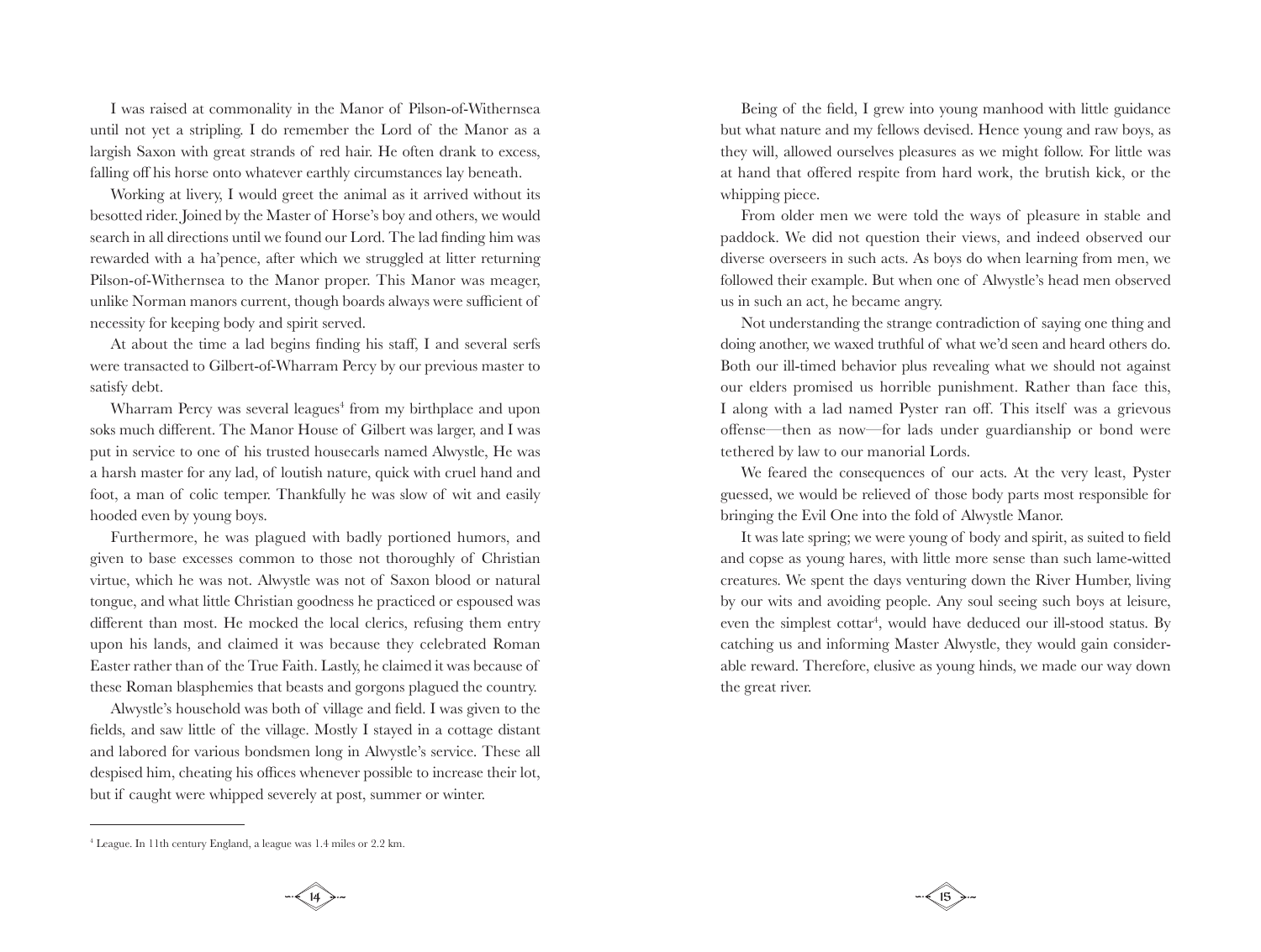# 2

After much idle travel, on the morning of the fourth day we observed great amounts of smoke seaward. Since we were far distant from Wharram Percy we became more confident. The smoke caused a vast haze everywhere and smelled of autumn when fields were burned, yet it was not yet summer.

A crone happened by in a wagon drawn by a largish cottar—looking more beast than human. We knew that neither of them could catch us so risked asking her what the meaning of the fire was. She took rest, and said several dragons were loosed in the valley below and had set everything afire, being in great temper after suffering one indignity or another by haughty villagers.

My companion and I were struck with fear and were about to flee inland. She stopped us and said in thoughtful manner that she was knowledgeable about such monsters and was taking a road around the troubles on her way to a copse where she had cottage and croft. She looked us up and down, and said she had need for two lads. Her old bones made work in croft difficult, and gesturing to the lout who pulled her cart, told us, "The dumb beast you see before you is good for nothing but burden, being deficient of mind. So," she allowed, ". . . you decide as you must. I must resume before the worms advance this way."

Prodding the poor lout onward, she continued on her way, passing downhill into a copse of great trees where flowed a stream. We in fact had spent the night there. Pyster and I were shy of her offer, yet knew she could not catch us, so he opined that we could follow along, for smoke was thickening, making eyes smart. Pyster had heard much about dragons and knew them to be clever in pursuing and catching folk. The crone would surely know how to avoid such monsters; otherwise how might she enjoy such a long life?

We caught up with her and she was not surprised. While pulled along,

she told us of diverse wonders. She was merry and true to her word, and soon the fires were more behind us and we moved uphill, along more of a path than road, so progress was slow but of good spirit.

At midday we reached the border of a thick forest and aged stone bridge traversing a considerable stream. She ordered the lout to stop and had us help her down from the wagon where she made repast. She shared bread and a kipper with us. Having fed for days on wild fare, we fell on her victuals keenly.

We began to sup when four men appeared from the woods, and the lout for the first time became aware of events, allowed outcry, and ran into the woods like the beast he was. They made no move to pursue but closed in. Seeing his chance Pyster ran, at once pursued by two of the men—but he was so fleet he evaded them and, like the lout, was swallowed up by the thick, shadowy forest. The pursuers returned at once. I never saw Pyster nor lout again.

Two of those remaining—one seemingly in charge—were so near me I knew I would not have the success Pyster had. The crone immediately visited foul words on them, then suddenly all switched to a tongue I could not understand, though I discerned the words were wholly unpleasant.

Drawing a knife, two of the four seized the crone, lifted her up, and despite outcry and protest, threw her kicking off the bridge and into the stream, in the last moment slitting her throat. They murdered her as if doing any minor, bothersome chore.

The cart, however, drew immediate and keen inspection.

These wretches' headman, seeing I had befouled myself in abject fright, laughed and informed me the crone was transporting the two of us to the Danes who were presently harrying. They were part of the host that was burning and looting the countryside for nearly a week.

"Two young men sold into serfdom would have brought a month of high living for the old sow if she knew her trading. Well, one will do us. Demons and fiends will consume the other."

They sat and partook the ill-begotten victuals, offering me none though in truth I could not have eaten. They talked in the foreign tongue and seemed cheered by their new possession, the cart.



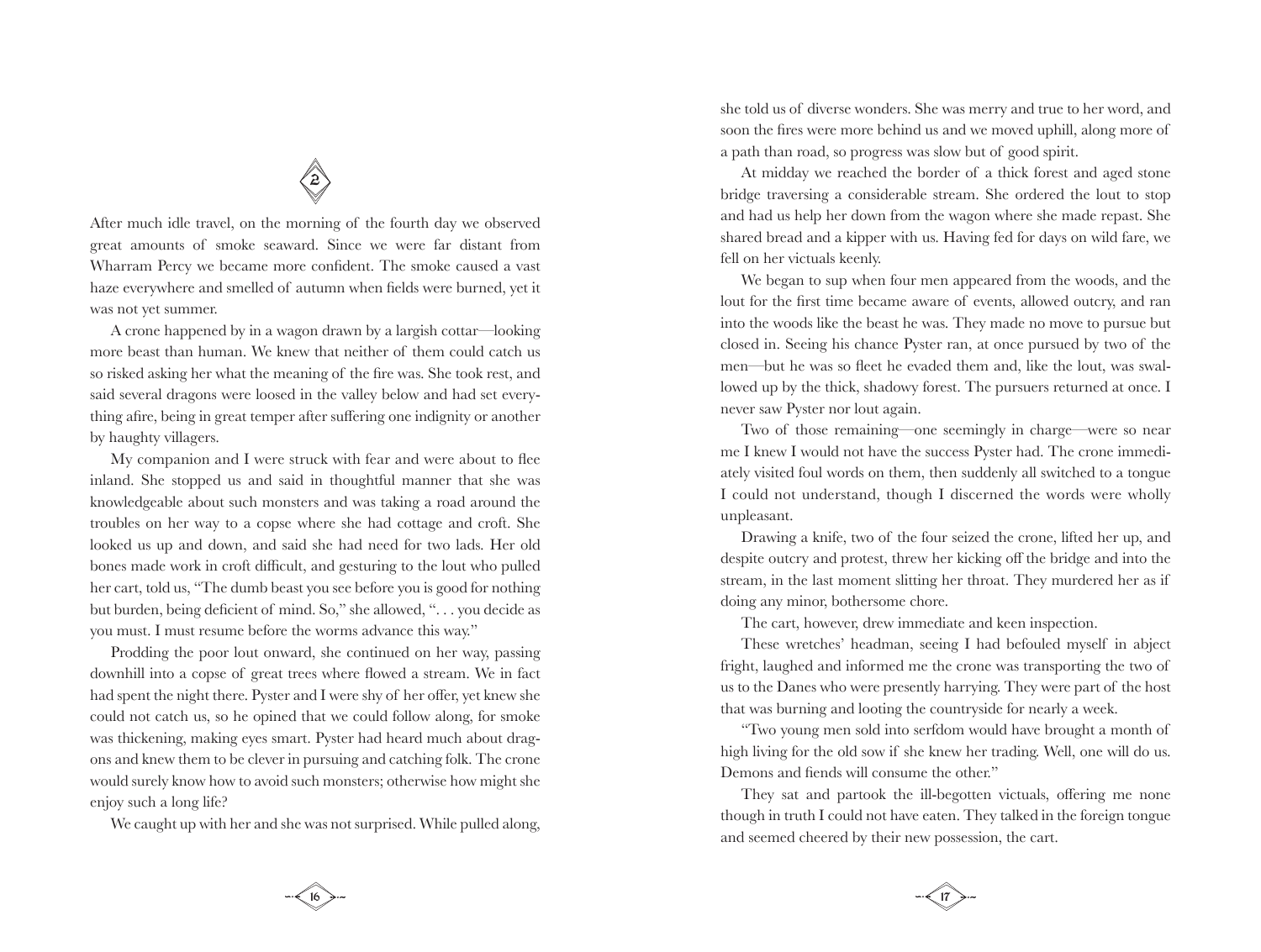"Who was that great gorgon of hers who ran off?" The headman asked, and I told him he drew her cart.

One of them eyed me while they talked, and since I was bound to the cart was at the mercy of the scum. Seeing what they did to the crone and how the lout had fled, I was sorrowful of my future. Though considerable daylight remained, each of them fell asleep, having consumed most the bread, ale, and all the kipper; hence, like stoats filled with ill-begotten food, they slept richly satisfied.

Though I'd been tethered skillfully to the cart, they had used the crone's old, worn lines, which were rotted. With youthful teeth sharp as a hayrake, I soon gnawed my way free and fled into the wood and away from the trail. As night approached, I was afraid and whistled for Pyster until my lips were chaffed. This was the first night I spent in my own company. The creatures that roamed in darkness, their calls and moans, caused me to tremble. This was a long night.

# 3

In the morning I awoke with a violent shaking and stout yank by my britches, and I found myself elevated and looking into the eyes of two different brutish cottars.<sup>5</sup> They wrested me about, secured my elbows together and dragged me along as they might a sack of wool. When I cried out, one smote me—knocking me mute and foggy-headed.

My brainpan was just clearing when I found myself half-standing before a towering black horse. From atop this grand mount, the likes of which I had never seen, its imposing rider looked down—a man in black habit, and with his hood back, I saw he was tonsured and despite my youthful ignorance knew him to be a holy man.

My two captors presented me proudly to him, like dogs with a joint of mutton.

But there was no time to think further on this, for I was knocked

down by one of them with the other brute shouting, "On your belly when you're before His Reverence, you little toad!"

One informed how they had found me in the woods having cleverly tracked me there. With this information, the Reverend thought some time, then asked, "What do they call you—who do you belong to? Now, if you lie to me, I'll know and have your tongue cut out and fed to the rooks."

I believed him and told him everything save the reason for my fleeing Alwystle's manor. Even at this early age, craft of mind was my guardian, though later it also became my demon. But at this moment I sensed this cleric's authority, and kept mute regards reasons for running off.

This sent him into another rumination, and when my captors spoke, he ordered them silent, still considering me. Finally, "And why did you abandon rightful board which was God's place for you?"

"I unwittingly saw acts there, ungodly; also yesterday witnessed the murder of an old woman, Your Reverence, and was afraid for life and soul."

He maintained his gaze. Finally taking a great draught of air he shook his head. "So it seems your running away led to witnessing the murder of a hag—so you have not improved your lot."

From behind, a pair of horsemen approached. They too rode fine animals and, unlike the pair who caught me these were housecarls, $6$  so armed and dressed.

One cast a glance back, then looked with weariness to me. "Shall we hang this creature too, Your Reverence? The other four are quite cold now," he laughed and added, ". . . but will be warmer soon enough."

Subcellarer<sup>7</sup> Eadsige—for indeed this was that holy man who later arose to great success and fame—was then young but already sure of office. In the following half-dozen years, I was to learn much indirectly from his words and ways.

Without paying any notice to his attendants' suggestion, he held up his hand—for the others had laughed. They ceased at once.

<sup>7</sup>A monk a step below the cellarer who is an officer or obedienciary in the monastery responsible for supplying food and drink. In Benedictine monasteries the cellarer's duties were expanded greatly.





<sup>&</sup>lt;sup>5</sup> Farm laborers living in a cottage. Probably free.

<sup>6</sup> A member of household/manor troops or bodyguard.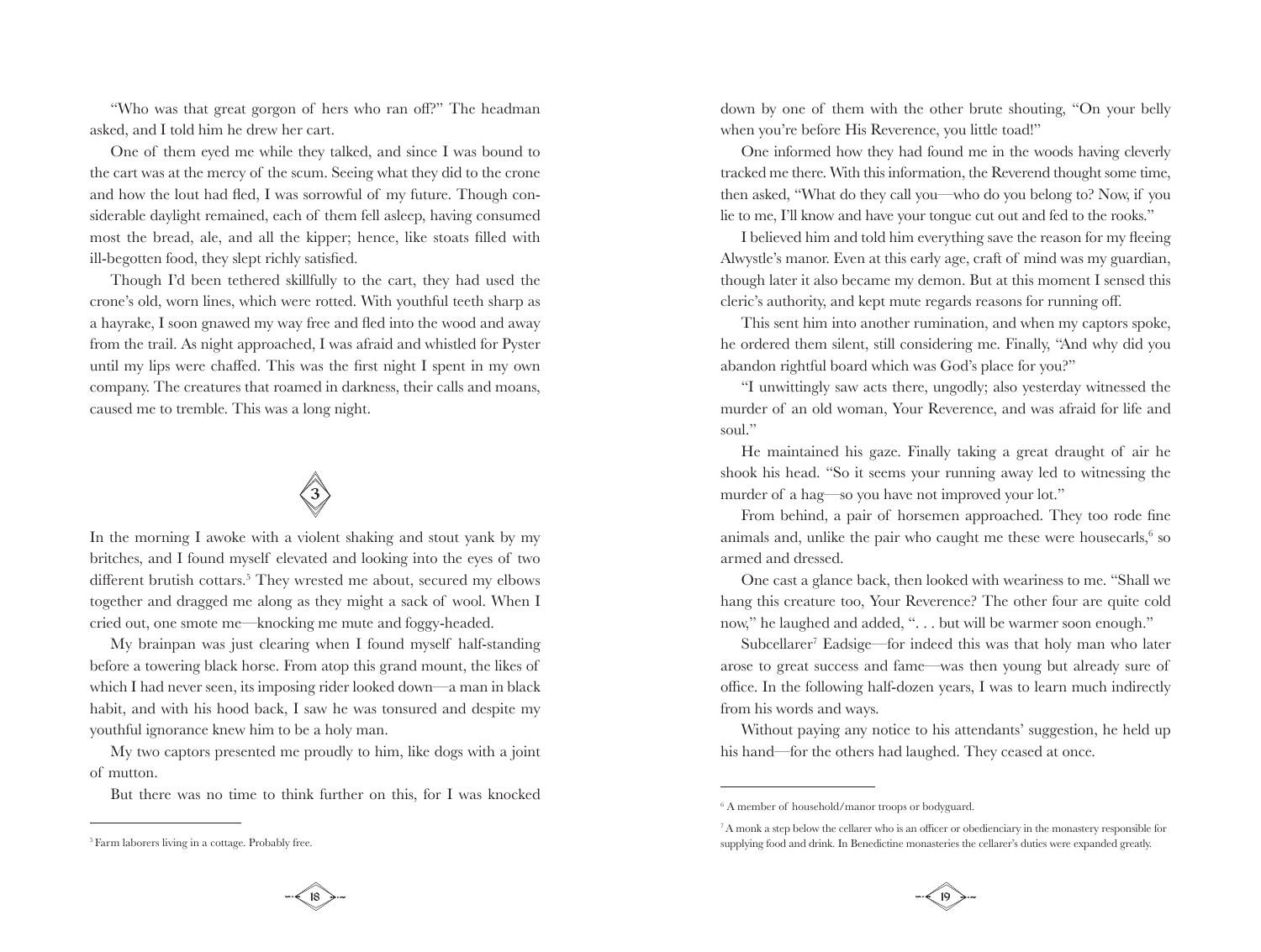"He's young and strong, and our Gardener has work on the fens. Take him back with us. Feed him, but watch he doesn't escape."

So began my first long journey. In truth I'd never been more than twenty leagues from my birthplace at Withernsea, or indeed south of the Humbria. During our way south, I was kept tethered and watched by that brace of vultures who'd captured me; I was fed and treated tolerably, as I recall. During the second day I was told I was now in Bond of Default to the Abbey at Peterborough.

So this is how I first heard of such monastic offices. Furthermore, I only had vague knowledge of the great center at Peterborough, and nothing of abbeys save they were the havens of great men.

From the sun and stars, I reckoned we continued directly south. We were a large party all the time on the alert. Mammoth carts under burden were each towed by four braces of mighty burgundy oxen, the finest and strongest I ever saw.

All were in rich, bold array: The housecarls, a dozen of them, and several additional monks like Eadsige. These latter reverences stayed apart from the rest, but without doubt in overall command was Eadsige who devised and directed business each day.

In the party was one named Gilbert, a stableman, who was a good person. He attended the many horses and mules of our procession. On the third or fourth day he was kind enough to attend to wounds developed in my bindings—and the one upon my head where I had been smitten. Gilbert so attended despite mocking words from the cottars: "He'll make fine sport for our Lord Gardener."

This and many other taunts they visited on me. Yet my youthful mind was nimble—equal to the task of perceiving 'which fowl pecked who,' as they said in the farmyard. These cottars were of the lowest sort—not armed, and of rough garb. They hoped for great profit for my capture when they reached Peterborough.

Gilbert used few words, for he was a Welshman and not comfortable in our language, though skilled enough. Finally while attending my head wound, he said to them, "You two cotsets<sup>8</sup> strike him any harder, and Father Abbot will have nothing but a corpse."

Words were visited on Gilbert, the two taking exception to being called cotsets. But Gilbert ignored them. They did not press the matter further, and remained quiet if sullen.

This was the first night I spent in some peace, for Gilbert moved me to the makeshift animal shelter. He slept near his animals, and as if I were one, kept a keen eye on my head wound, which took an ill turn. While freshening a thick, pasty unguent upon the wound, he asked, "Do you know where you are being taken?"

"Peterborough."

"Yes. But do you know what such a place is and what they do?"

"It is an abbey. They pray?"

He smiled in a manner which I learned was about the droll man's most extreme of humor.

"No. Prayer is not all of it. So, Young Cuthwin, speak when spoken to, volunteer nothing, and know well to keep your place."

That evening was warm for spring, and listening to the wild creatures at their songs and cries, I considered Gilbert's words. They confused and kept me musing during the warm, strange night.

It is only frail memory and God's grace after the passage of fourscore circuits that informs me of that time so long ago. I came to the great Abbey of Peterborough; if not precise, only a little short of Abbot Elsin's twenty-fifth year in that high office.

As our now-considerable procession trailed out upon the East Anglia fenland, our number had increased to many carts and animals destined for the Abbey at Peterborough. We had converged with other provisioning parties, and Subcellarer Eadsige rode before them on his grand animal, both as black as a raven's mantle.

With us was a substantial group of housecarls who guarded, all owing service to the Abbey. These traveled with His Reverence Eadsige. My wounds were better thanks to Gilbert and the vigor of youth. Distant from familiar land, to attempt my escape would be folly; also, when re-captured, the result would be even more painful than the first. The same cottars who had caught me still followed closely, for I was of considerable worth to them. They bragged about their accomplishment





<sup>8</sup> Lowest sort of cottar, without land and frequently bonded.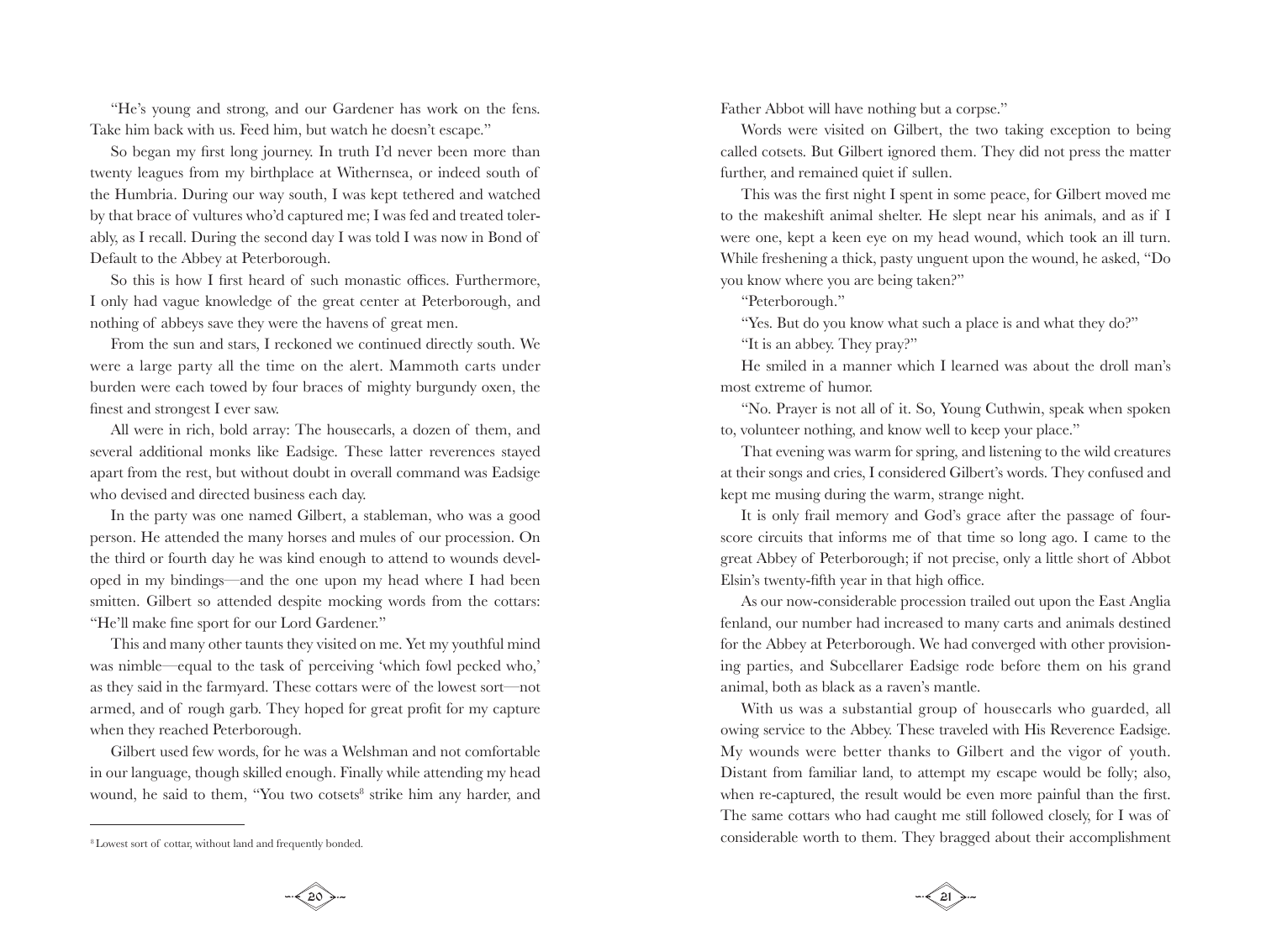to any who might listen.

"A healthy, well-fed boy with so much hard work in him! He would have been the very devil to ferret from wood and hollow without the likes of us."

When the time for their reward drew closer, they became friendlier with he who represented their increase in life. And since we traveled exclusively through hundreds or sokes<sup>9</sup> belonging to the Abbey, foresters in our procession took wild game, so all ate well.

I applied Gilbert's advice, and despite growing familiarity, answered only when asked. In fresh possession of youthful wit and cunning, I listened and measured each weave of my circumstances. At Peterborough, instruction and advice were rarely offered and never repeated.

As we approached the walls of Peterborough, it seemed to me that we were entering a county and town from great sagas—the Monastery and Cathedral in the center and surrounding houses inside and outside the walls were imposing to me. In the days when the hosts frequently plagued common folk, walls were a balm, for it was better to be walled in than out.

Upon our arrival within the sanctuary of Peterborough Abbey, I stood enthralled at the sight of all the activity. For the major provisions and supplies we had carried involved all non-tonsured and tonsured in the Abbey to unload, and distribute.

I knew we would not see Cellarer Dagobert, for I learned he was grievously indisposed and not expected to survive long. His great office and all our procession's efforts and material were ultimately subject to Father Abbot Elsin's of Peterborough Abbey, the greatest man in all the country.

When Cellarer Dagobert fell deathly sick, his office was filled by Eadsige. It was assumed that Abbot Elsin would select Eadsige as the new Cellarer upon his return. Like so many great personages, the Reverend Abbot often traveled to far places on important holy missions.

So it was this day that began my almost eight years of residence at Peterborough Abbey and its adjoining manors. I was to learn much between my eighth and seventeenth year that would benefit me in the travels this account will bring forth. To learn monastic ways and the Rule of St. Benedict benefited me for the entirety of my life by providing knowledge and skills. May God forgive me for applying some of that for purposes that met the afflictions of the immediate, though ignoring the consequences of the eternal.

## $\langle 4$

Though my story is not of cloister, details of monastic life I should describe, however modestly. The Monastery was an ordered yet secure place as of which I had not benefit earlier. As the sages observe, you learn by what you do not have in contrast to that you come by.

A youth born and raised in meager holdings saw much to gape at in Peterborough and adjacent manors. Just the numbers of souls astounded, for I never saw so many in one place any time. On this first morning I saw over a hundred people at the Monastery within the walls and without the two gates were maws belching people in and out. It was spring and much business was being conducted and haying was growing close. The arrival of our train carrying a bounty of feorms<sup>10</sup> beholden to the Abbey resulted much bustle by the diverse responsibilities receiving cartage.

My anxious captors ignored this work, intent on my person, though they did offer—for the first time—an opinion of our Superior's proven skills: "When this Subcellarer Eadsige goes afield, he milks the very trees of pith for his beloved Abbot."

These two creatures remained at my elbows until their audience was finally at hand. I was pushed before them—presented for the second time to Eadsige and another tonsured cleric, Gardener Dundage, a Saxon of a dour nature. He looked me over, and opined aloud that I would run off at

<sup>10</sup> In kind payment, such as honey or grain, etc.



<sup>&</sup>lt;sup>9</sup> Hundred or soke. A large administrative unit of land, each having its own representative body from local villages. The right of local jurisdiction of a particular territory.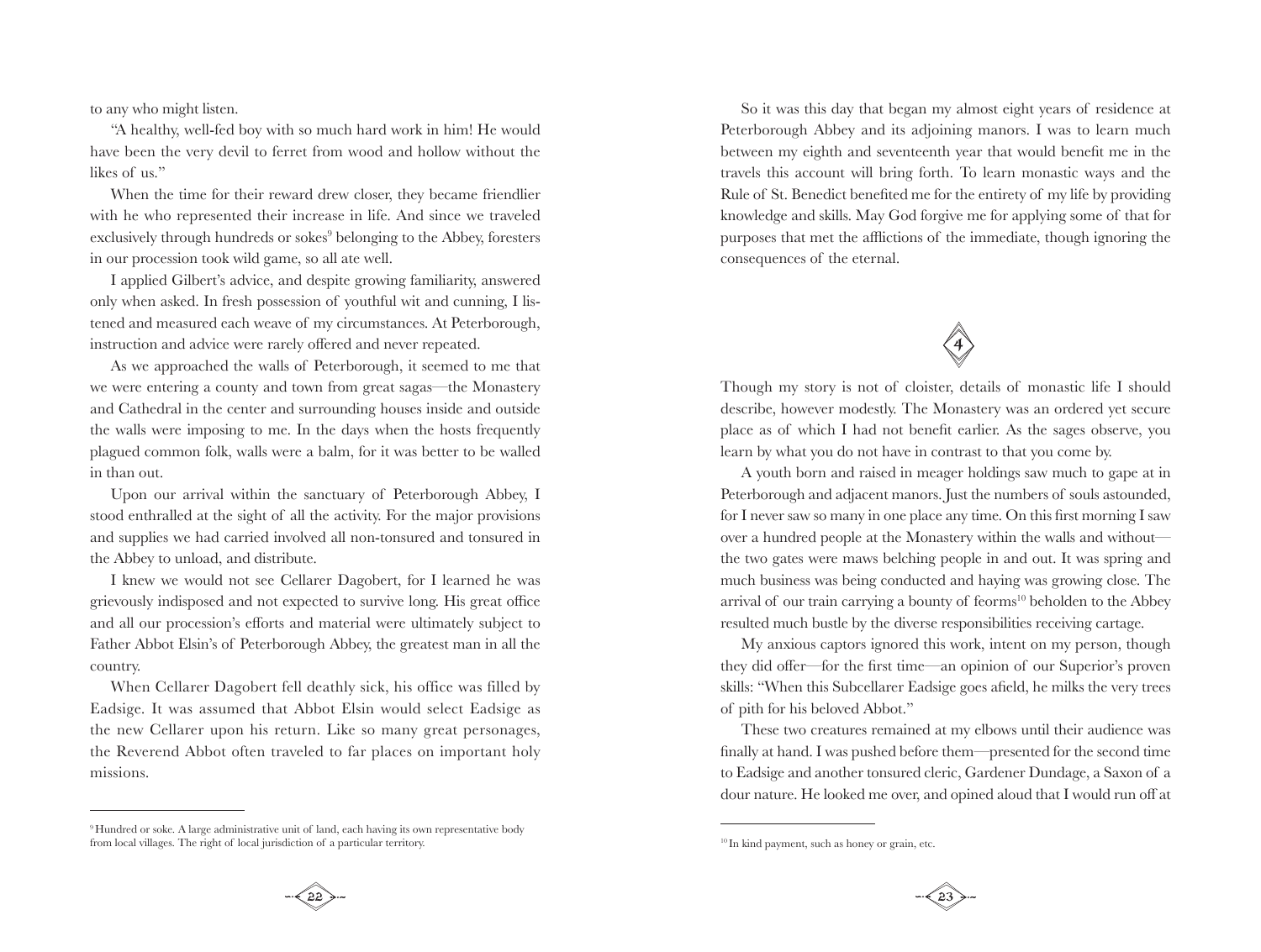first opportunity, seeing I was a "Godless runaway born and likely bred."

As one might barter horse or ox, the greedy cottars began to reckon the years at labor my youthful person would offer Father Abbot. Gardener Dundage cut them short with a surprising curse, causing Eadsige to hold out his hand for peace.

"See the Bursar for your coin, then leave this place."

They frowned—the price not up to their expectations. But with a swinish glance at one another, and under the terrible eyes of Gardener Dundage, they left without further word.

"Think you, Brother, would not this lad be good for the weirs at the lake. An eel fisher?" And he offered a smile at Dundage who I was to learn never smiled.

"Perhaps. But one ill-step and the others will crack him open like a clam, even if he has cost Father Abbot coin."

"Good!" Eadsige gestured for me to go, adding, "Wait outside for Gardener Dundage. And oh, young Cuthwin, add Father Abbot in your prayers, for you owe him your life."

As I backed out, Gardener Dundage traced me with those baleful eyes, surmounted by vast black eyebrows, like clumps of tarry moss. The door closed behind me. For the first time since my capture, I was alone.

It was indeed a stout building; I was to learn that it served as the Cellarer's residence. Monastery officers did not live cloistered but without for their business was with common folk. The smells of the cellar were such I never encountered: wines, cheeses, smoked and salted meats and fishes—and so many other things mixed in that my stomach growled with hunger.

I was not alone for long, for two cellar doors pivoted open, pushed by one worker in time to greet two others burdened with recently arrived goods. They descended, legs bent, carrying goods into capacious cellars beneath.

But that was not all.

Abruptly, to the opposing side of the hall, a great harangue of invective and outcry burst from within—not in the cellars, nor in the room where subcellarer Eadsige and Gardener Dundage still conferred, but yet another room. And despite the closed door of this room, the outcries

grew louder, until the door burst open violently and allowed me view of a sight still vivid and shocking this three-quarter century later: By the outcry I expected a scene of torture, but instead a massive enormity of a man—tonsured, wearing a vastness of ill-stained habit—was being held from the front by two bordars. From the rear, another unfortunate held up his robe, exposing a wide vista of bare buttocks, yet a fourth and fifth manned a stave tub into which this great leviathan of a monk was defecating.

"If you two dogs drop me again, I swear upon our Savior that it'll be the whipping house for you!!"

The two that held their tormentor in a position to best empty his bowels struggled to support his massive bulk, and yet there was a sixth man—this sad self having thrown the door open—bent over at the waist and then standing upright, he took in a vast draught of air. He looked out and to no one in particular cried, "Oh, by Saint Oswald, this stench is the devil's work."

"Get back in here, you pile of turds, and help hold me. And by Saint Cuthbert, close the goddamned door."

And this he did—the thick, wood door closing, pushing out some of the fetid air of which the man had so recently complained. I was not unused to the smells of nature's call, yet was taken unsuspecting how horridly foul a creature's innards might become close to a time of death. I braced my arm against the wall, but at the moment caught sight of a tall heron of a man, who to the left and right of him was escorted by two monks.

This stern, stiff-necked man saw what I did within. He gazed at me, his lips curled—his two escorts covered their noses against the diminishing stench. With a gesture towards the closed door he said with a grim, almost satisfied, smile, "See you Cellarer Dagobert—and how pride and gluttony brings low the sinner. Now, who are you?"

And this was my first sight of Prior Denewulf who in absence of Father Abbot commanded all Peterborough, its demesne and soks. His two escorts were Whipmen, his enforcers. They saw I was new and didn't know how to respond, so one strode forward and kicked me.

"Down, you mooncalf, show respect before Prior Denewulf!"



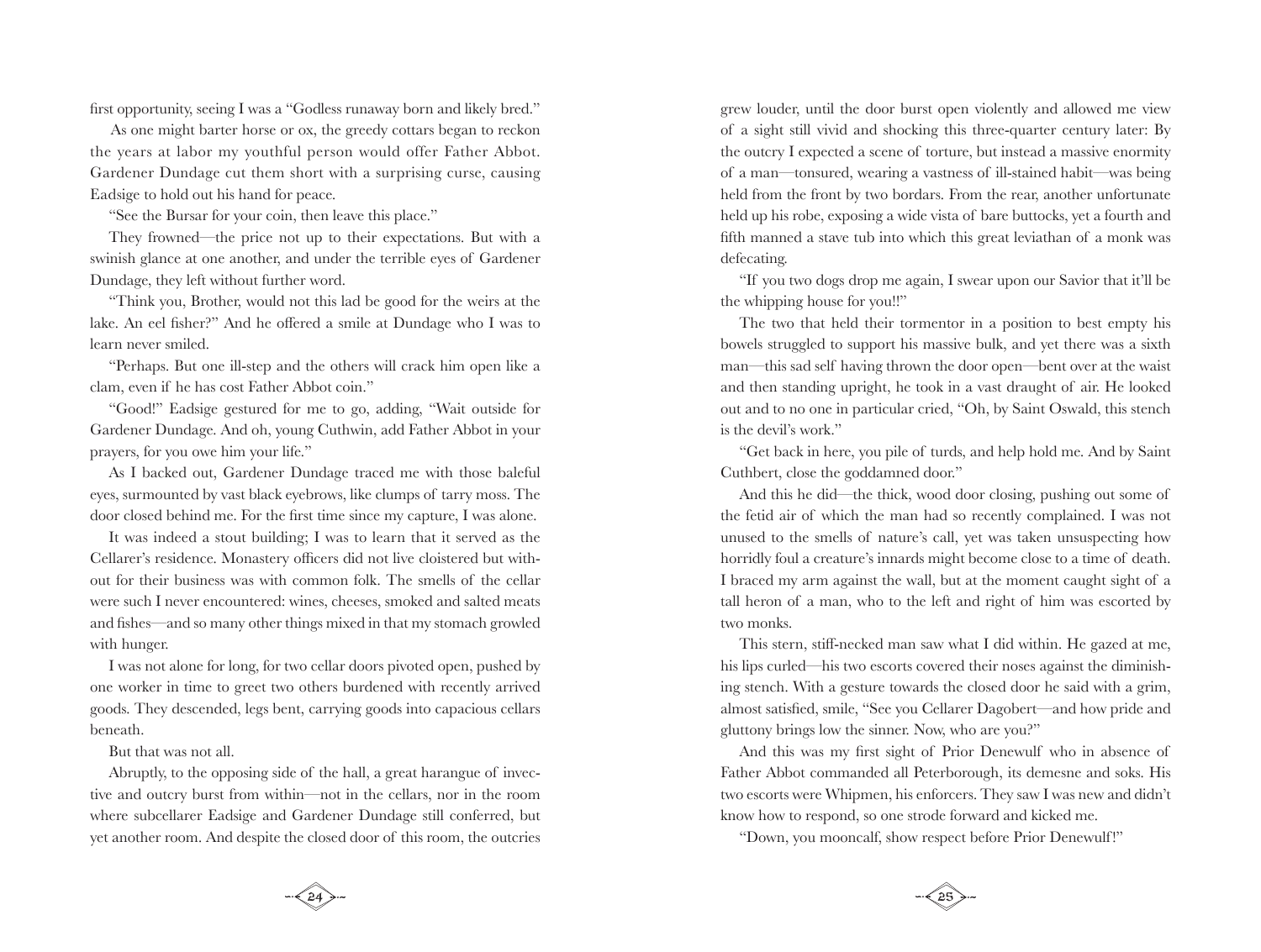"He is Cuthwin, Brother Prior, and with us just arrived from the north."

Subcellarer Eadsige and Gardener Dundage had opened the door and stood, bowing momentarily to Prior Denewulf. As we stood there the ruckus within not only did not cease, but increased—following a loud report of something very large meeting the floor—which I assumed was the unfortunate Cellarer Dagobert.

Reverend Eadsige described the most subtle of head motions towards Gardener Dundage who at once beckoned me to follow. We left there, me rubbing hard the place recently kicked. Frankly, despite my fright and the strangeness of everything, I was a sturdy lad used to hard goings, and had the urge to kick the blackguard back.

In a dirt-covered quadrangle yard, carts were still being unloaded in this case, the very largest with wheels taller than a man. It carried massive barrels being so handled that I knew them empty. Gardener Dundage stopped, pointing to them.

"We will be filling those with fat, salted eels soon enough. Which will be your work, and you will serve under the master eelman Ordgar who will instruct you in the craft."

"I'll do my best, but if he kicks me, I'll kick him back."

He looked me up and down; a hand, gnarled by arthritis and rough use, pointed at me, its forefinger a warped branch.

"You will address me by my office, or I'll kick you. Those two hounds traveling with Lord Prior are henchmen whose job it is to kick. Anyway, where you're going, no need to worry about the likes of Brother Prior or his hounds."

Then we turned and left the yard, and in fact the Monastery gate. Down a narrow cart road, I followed. Beyond everywhere stretched the fens, to the rim of the sky, they extended. Being spring, great flocks of ducks and geese rose and fell from the watery land in all directions.

This limitless expanse and the creatures above and on the fens became my benign taskmaster. This was a new land, one that still lives fondly within me to the time of this telling.

Whatever was to stay dry and above the spring-flooded fens either was built upon a natural sand and pebble rise in the otherwise soggy plain or had been by labor and craft elevated on same material. Some buildings and outbuildings were even raised on wooden piles. Pathways led in several directions, and we followed along one of those that led off from the wider, more substantial cart road.

We soon came to a tiny fishing settlement, an island of houses and other such structures. It was made mostly of materials gleaned from the fens—reed houses, with thick, thatched roof—clever designs where considerable skills went into their making.

Outside the largest of these, a woman emptied a basket of leavings for pigs. They nosed them up with deep grunting, the greedy creatures begrudging nearby barn fowl food, yet who darted in stealing bits for themselves. Seeing Gardener Dundage, she bowed low—a flaxen-haired woman of some age who spoke our language with the accent of a foreigner. After her greeting Gardener Dundage directed her to speak with her husband Ordgar, explaining I was a new bondsman intended to learn the fisherman's trade.

"I'm sorry, Master Gardener, Ordgar is within and very ill this day with the fen ague."

There was a moment of thought, and Gardener Dundage looked back at me, giving me over to the eelman's wife and admonished to do what she bid. Saying he would speak to Ordgar at a better time, he was gone. It was a sudden turn of circumstances from the day before.

"I am Esa, wife of Ordgar, who is your new master. You will sleep there."

She pointed to a long, narrow building on piles, separate from our present isle. I was impressed, seeing goats upon its roof. The animals, I later learned, grazed upon grasses sprouting from the thatch. For the moment they had settled upon their hocks with full bellies.

"In fact, Ordgar is within with the apprentices and other sorts. Have you eaten?"

I was to learn good Esa's ways, for they always hewed to the simpler things of life, for as the wife of Ordgar, hers was not easy. Inside their house I took bread and ale, then ventured to the building where Esa earlier pointed.

Entering I saw scattered in disarray nearly a dozen fellows, most snoring or grunting to besotted sleep. Propped against the wall sprawled